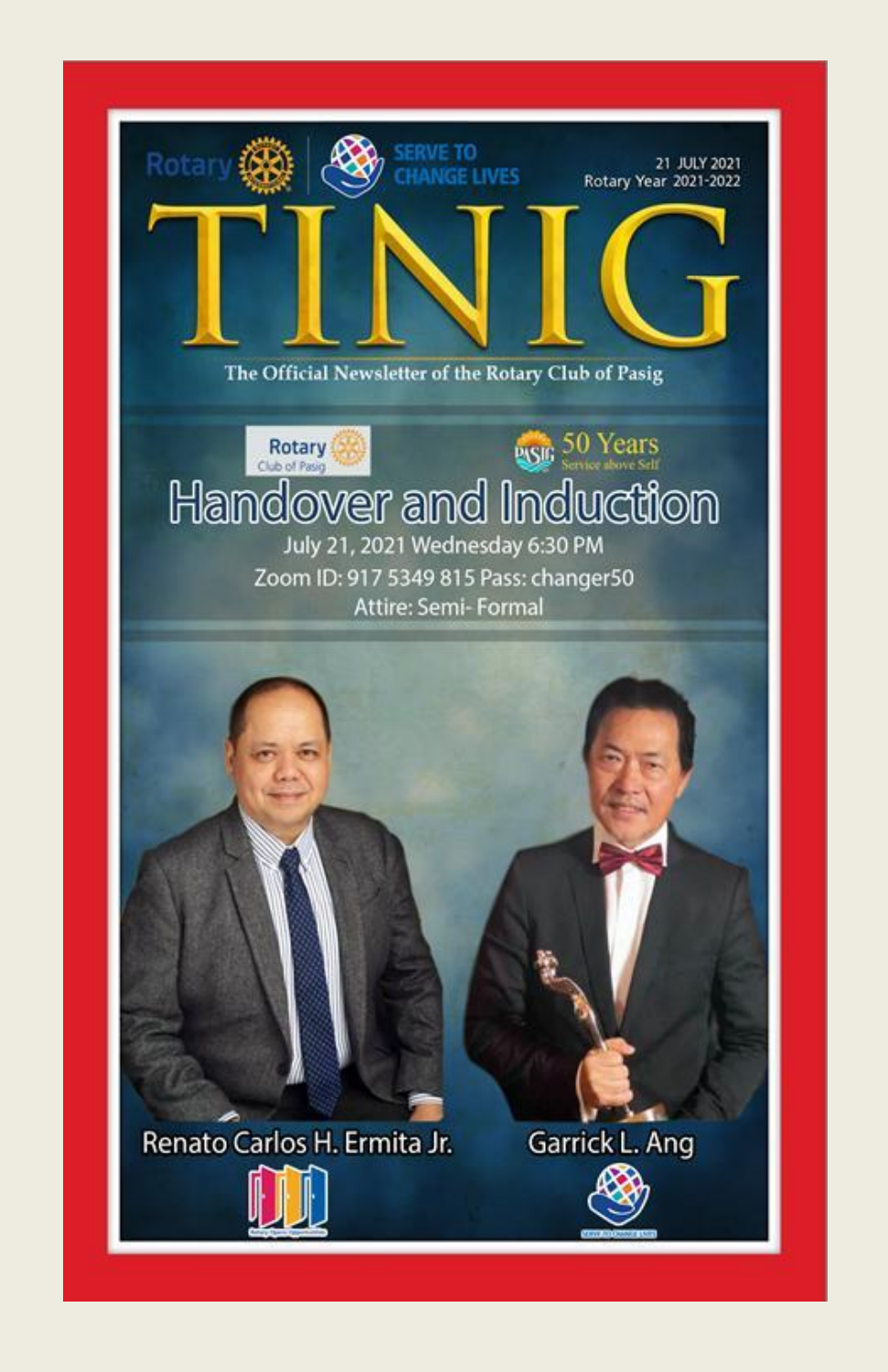

#### **51st VIRTUAL INDUCTION CEREMONIES ROTARY YEAR 2021 - 2022 Via Zoom July 21, 2021 | 6:00PM**

**P R O G R A M M E**

| Call to order                                                                                    | Pres. Renato Carlos "RJ" H. Ermita, Jr                                |
|--------------------------------------------------------------------------------------------------|-----------------------------------------------------------------------|
| Doxology                                                                                         | PP Nick C. Guzman                                                     |
| <b>National Anthem</b>                                                                           | Recorded                                                              |
| <b>Opening Remarks</b>                                                                           | PE Bong M. Paloma                                                     |
| <b>Introduction of Visiting</b><br><b>Rotarians And Guests</b>                                   | PP Marcelo "Jun" C. Zafra, Jr.                                        |
| <b>Valedictory Address</b>                                                                       | Pres. Renato Carlos "RJ" H. Ermita, Jr                                |
| <b>Presentation of Distinguished</b><br><b>Service Awards and</b><br><b>Outstanding Rotarian</b> | Pres. Renato Carlos "RJ" H. Ermita, Jr.                               |
| Intermission No. 1<br><b>Past Presidents</b>                                                     | Miss. Kiara Dario<br>Video                                            |
| Induction of Officers<br>and Directors                                                           | Dist. Gov. Augusto "Augie" Soliman                                    |
| <b>Hand Over Ceremony</b>                                                                        | IPP Renato Carlos "RJ" H. Ermita, Jr<br>& PE Garrick "Garrick" L. Ang |
| <b>Inaugural Address</b>                                                                         | Pres. Garrick "Garrick L. Ang                                         |
| <b>Presentation of New Members</b>                                                               | Dir. Adolfo "Adolf" Aran                                              |
| <b>Inspirational Talk</b>                                                                        | PRID Rafael "Raffy" M. Garcia III                                     |
| <b>Keynote Speaker</b>                                                                           | Dist. Gov. Augusto "Augie" Soliman                                    |
| Intermission No. 2                                                                               | Miss. Kiara Dario                                                     |
| Adjournment                                                                                      | Pres. Garrick L. Ang                                                  |
| <b>Fellowship and Dinner</b>                                                                     |                                                                       |

Rtn. Ato Basco Master of Ceremony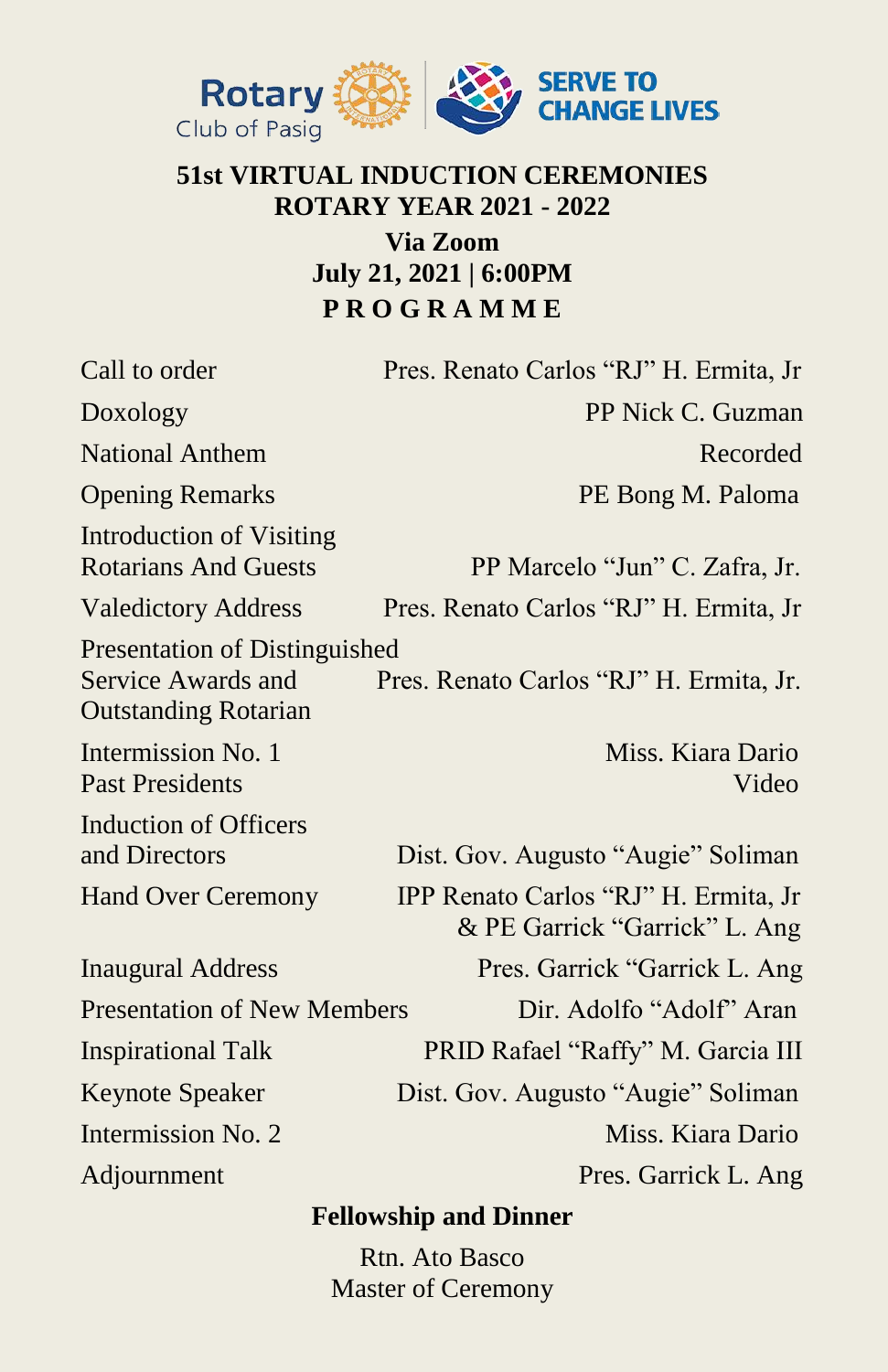



*Tinig Newsletter July 21, 2021*

Doxology



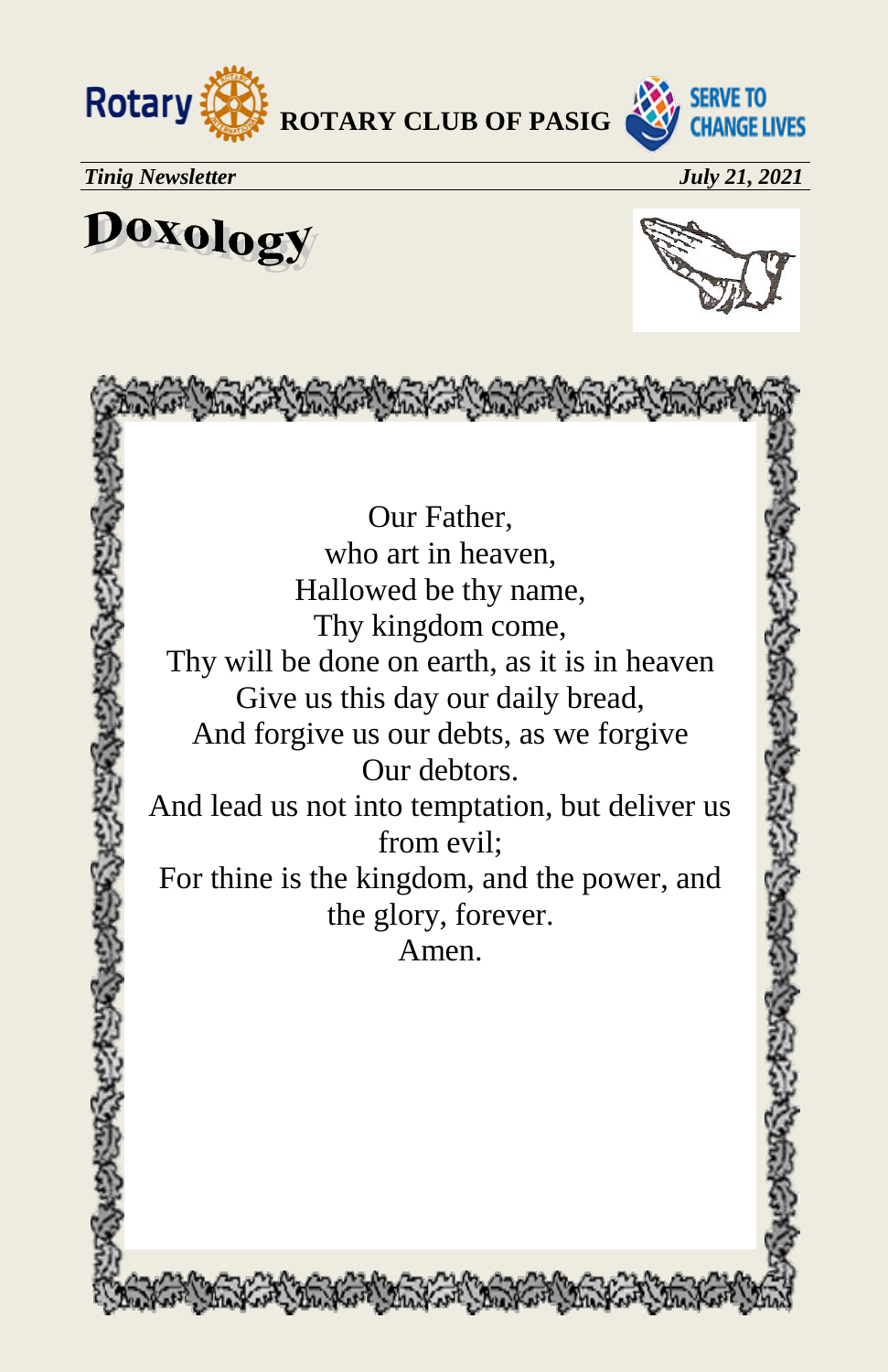



*Tinig Newsletter July 21, 2021*

## R.I. President's Message **SHEKHAR MEHTA**



I wish each of you and your families a great Rotary New Year! Together, let us make it the best year of our lives, by making it a year to grow more and do more. Let this be a year of changemakers, and let us begin with our membership.

That is precisely why the Each One, Bring One initiative is so important. During this year, I urge you to dream of new ways in which Rotary can expand its reach into your community and therefore the world. If each member introduces one person to Rotary, our membership can increase to 1.3 million by July 2022. So, let's just do it!

Imagine the change we, as Rotary members, can make when there are so many more of us! More people to care for others, more people to Serve to Change Lives. Think of the impact we can have through grow more, do more. More members will enable us to embark on bigger and bolder service projects. And each of us can also continue to serve in our own personal ways, responding to needs in our communities.

The beauty of Rotary is that service means different things to different people around the world. One element, however, that we can incorporate into all of our service initiatives is empowering girls. Unfortunately, even in this day and age, girls and young women face disproportionate challenges all over the world. We have the power to lead the charge for gender equality. Empowering girls and young women to have greater access to education, better health care, more employment, and equality in all walks of life should be embedded in every Rotary project we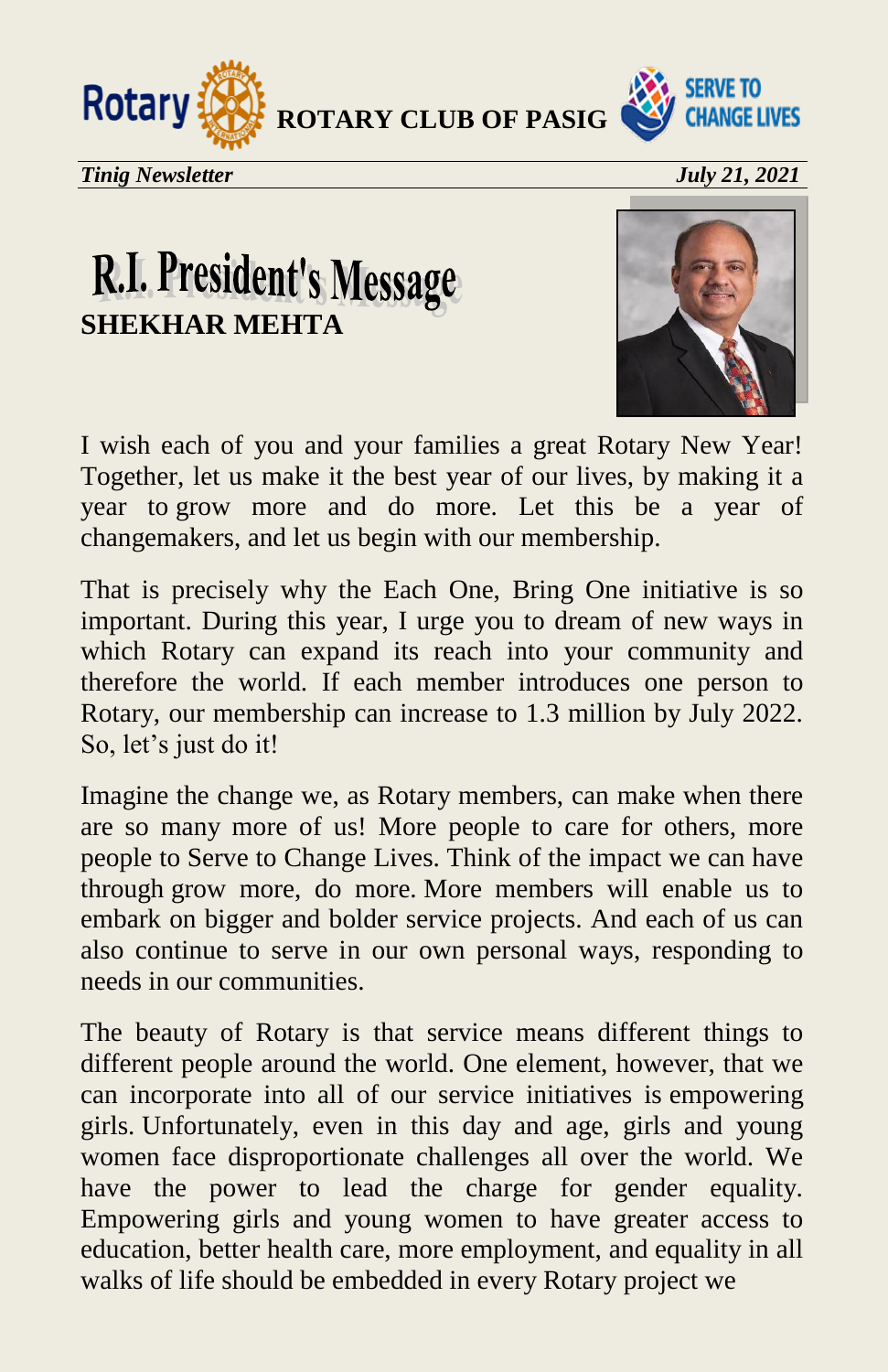

## **R.I. President's Message**

*Continuation 1.*

launch. Girls are future leaders, so we must ensure that we help them shape their future.

> The biggest gift we are given Is the power to touch a life,

To change, to make a difference In the circle of life.

If we can reach out With our hand, heart, and soul,

The magic will start to happen As the wheel begins to roll.

Let's turn the wheel together So all humanity thrives,

We have the power and the magic To Serve to Change Lives.

These are challenging times, and I compliment each of your efforts in grappling with COVID-19. No challenge is too big for Rotarians. The bigger the challenge, the more passionate the Rotarian. Look at what we can do when we take on a colossal challenge such as eradicating polio. Look at the millions of lives we improve by strengthening access to water, sanitation, and hygiene. Look at what we do every year to promote peace in places where it seems unimaginable. Our basic education and literacy programs have nation-building impact.

This year, let us challenge ourselves to do more such projects and programs that have national reach and impact. This year, let us Serve to Change Lives.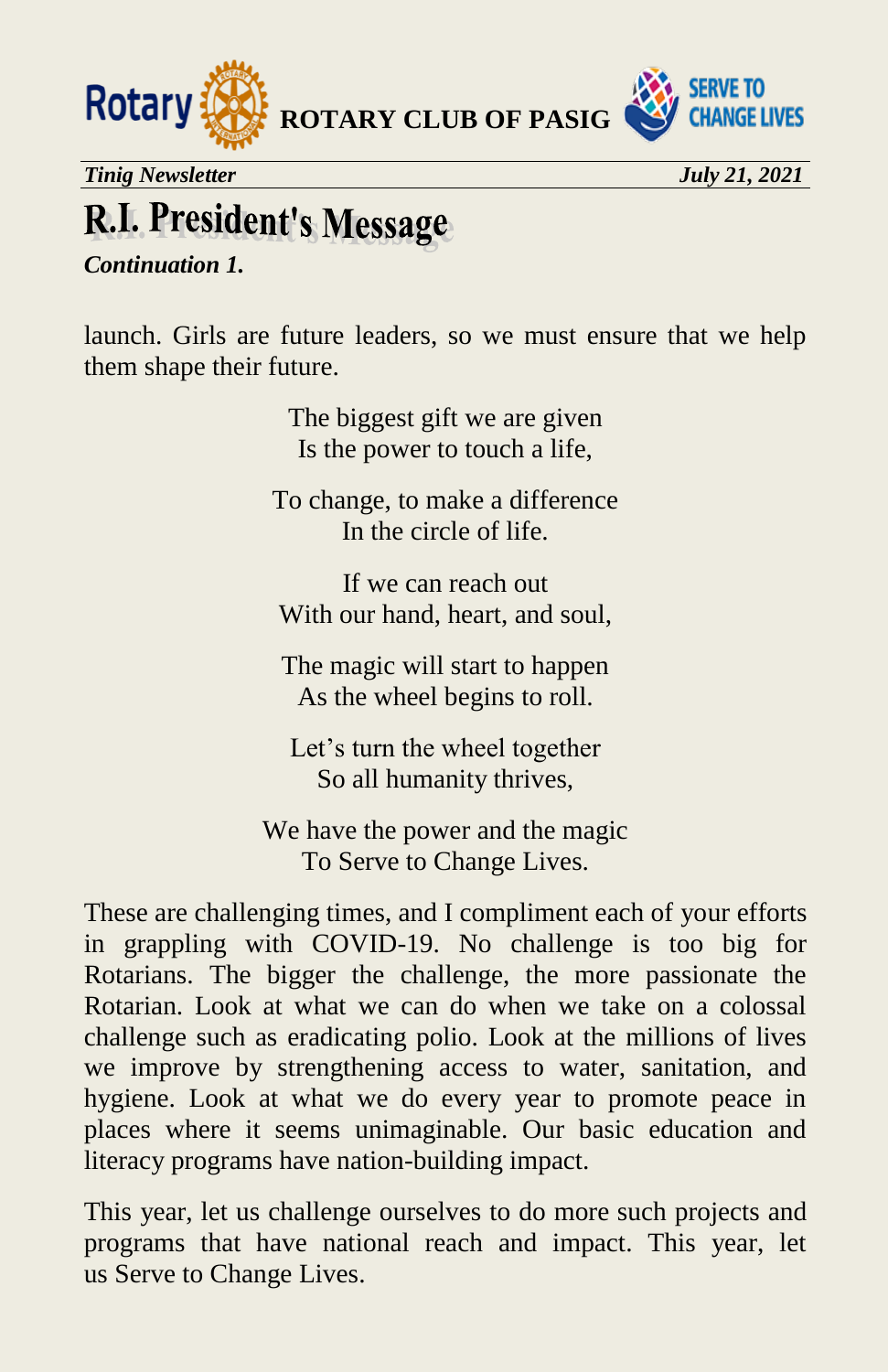



*Tinig Newsletter July 21, 2021*

## **Incoming President's Message**



Good Evening, Good morning and good afternoon!

Today is our Club Induction and Turnover ceremony for the Rotary Year 2021-2022.

Allow me to start by thanking and congratulating IPP Renato Carlos "RJ" H. Ermita Jr. for his outstanding service to the club for RY 2020-21. He was successful in transitioning the club to virtual meetings and fellowship. Likewise, he has brought recognition to the club by harvesting 32 district awards including the awards for the Rotary Club of the Year and Club President of the Year. Thank you once again IPP RJ.

I appreciate the membership, the personalities, and the nature of the Pasig Rotarians. It is indeed a very unusual and challenging time for our club.

This year, we will continue to be creative and resilient in our continue commitment to help others, especially our adopted communities.

Our Priorities Projects for this year:

1. To continue to support and enhance our flagship projects; be it the Telehealth, the (BIBA) projects Bida and Ina and Bida and Anak, The RCP Luxid Micro finance cooperative, the scholarship program in Rizal High School and Pamantasan ng Lungsod ng Pasig and many more.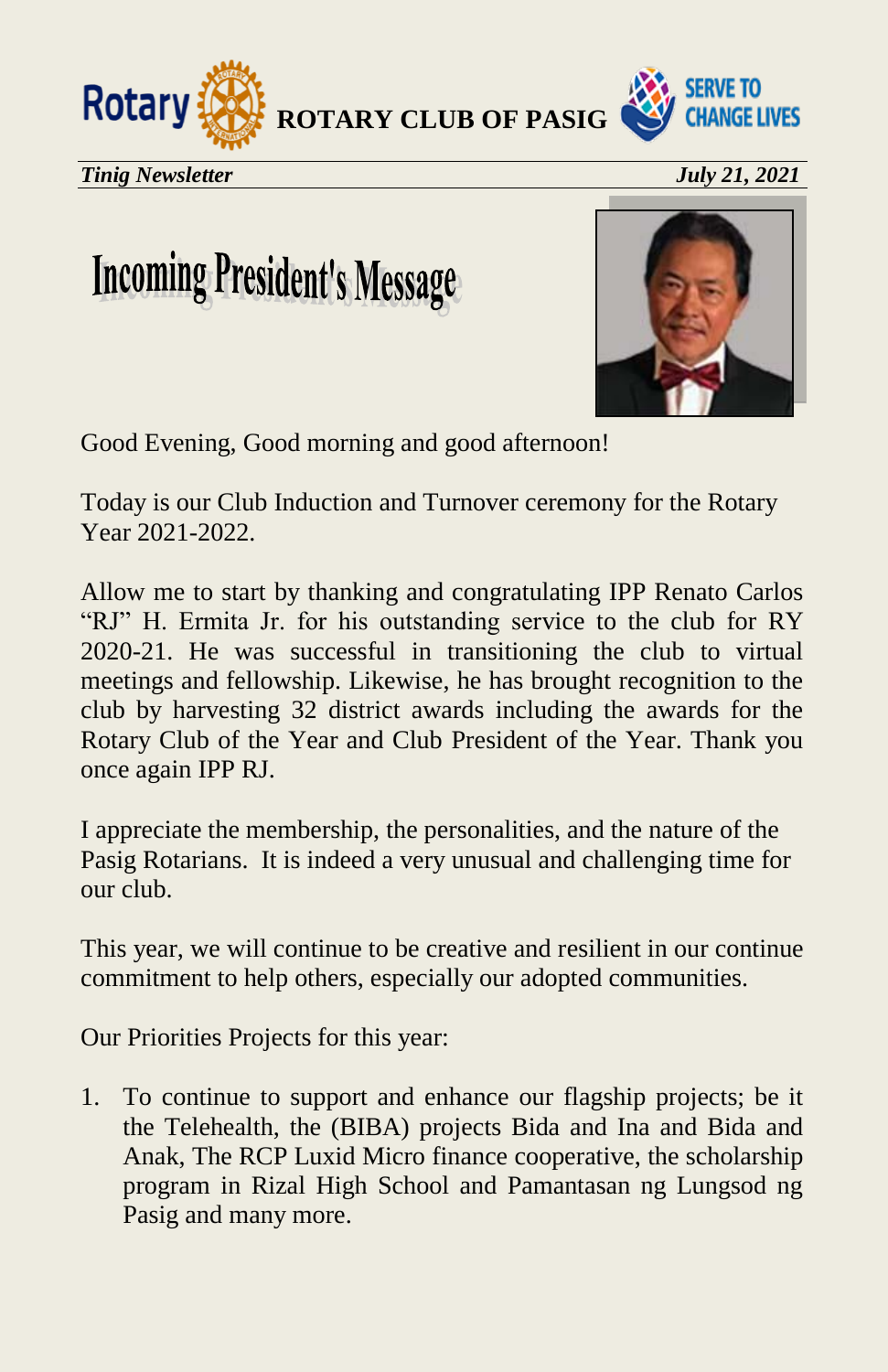



*Tinig Newsletter July 21, 2021* 

## **Incoming President's Message**

#### *Continuation 1.*

- 2. To assure the sustainability of the club by continue to increase its membership and of course reducing the average age of the club members. We were able to reduce the average age of our club significantly from 66 to 59.3 years old.
- 3. The launching soon of an open multi-specialty clinic and Rotary center donated by PRID Raffy Garcia.

These extraordinary times require extraordinary commitment from each and everyone of you. We need to be creative in communication, in serving our constituents and having fellowship with the different stakeholders of our club. All these can be accomplished by your continuous support and cooperation.

I would like to thank the current officers for taking up the challenge in joining me in this journey.

Very special thanks to my wife Catherine and family for supporting me in whatever way they can during my presidency. And to all of you our members, young and old, for keeping your minds open and cooperating to make things work in this club.

There is still much to be done and together we can make it work.

Thank you very much for this opportunity to serve.

Mabuhay ang Rotary Club of Pasig!

Garrick Ang Life Changing President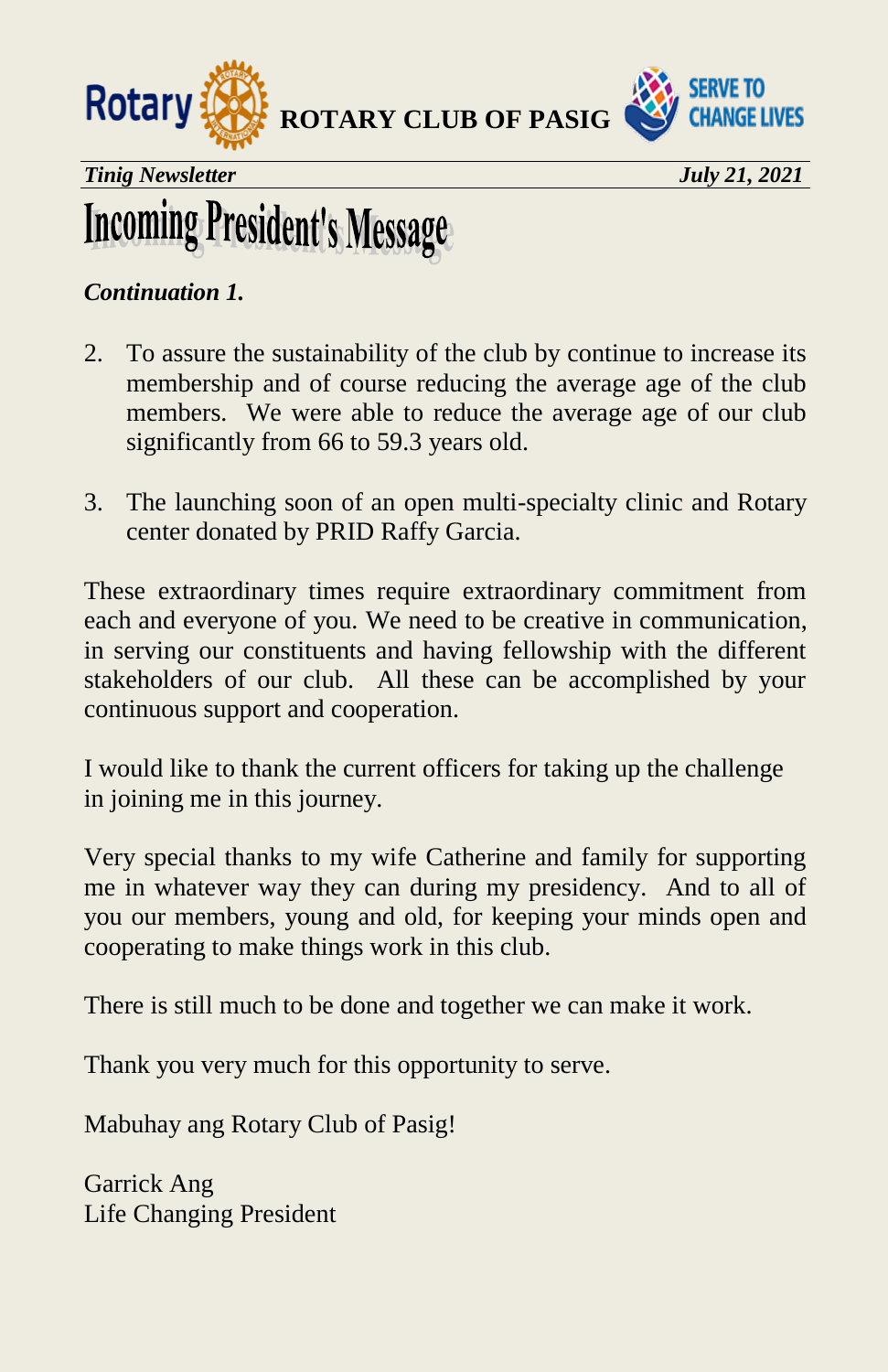



**President's Profile** 

Garrick Ang is one of IDG's 2019 ASEAN Top 50 CIO. The CIO50, in association with IBM was judged on the two core pillars of Business Innovation and Leadership, honoring transformational and disruptive CIOs at both in-country and regional levels within Southeast Asia.

Garrick has over 25 years of regional experience across the field of IT and Telecom industry. He is currently the eCommerce Head of a Direct Selling Company and also a co-founder of Air Device Solution Inc. and AloT and IT Solution. He was the CTIO of Generika Drugstores and was a Program Director of VAS for Huawei. Othe past experience includes Head of South East Asia for Velti PLC and Country Business Manager for Giesecke & Devrient.

Garrick joined the Rotary Club of Pasig in 2013 and became the club's Public Image Director the succeeding year under PPRamy Garcia IV. Last year, he again headed Public Image with Transforming President RJ Ermita when the club won almost all the district awards in Public Image Digital Category such as Best in Social Media, Best in FB Page, Best in Instagram, Maintaining a You Tube Channel and Maintaining an active https://rcpasig.org website.

He is an avid golfer and a regular member of the camera Club of the Philippines.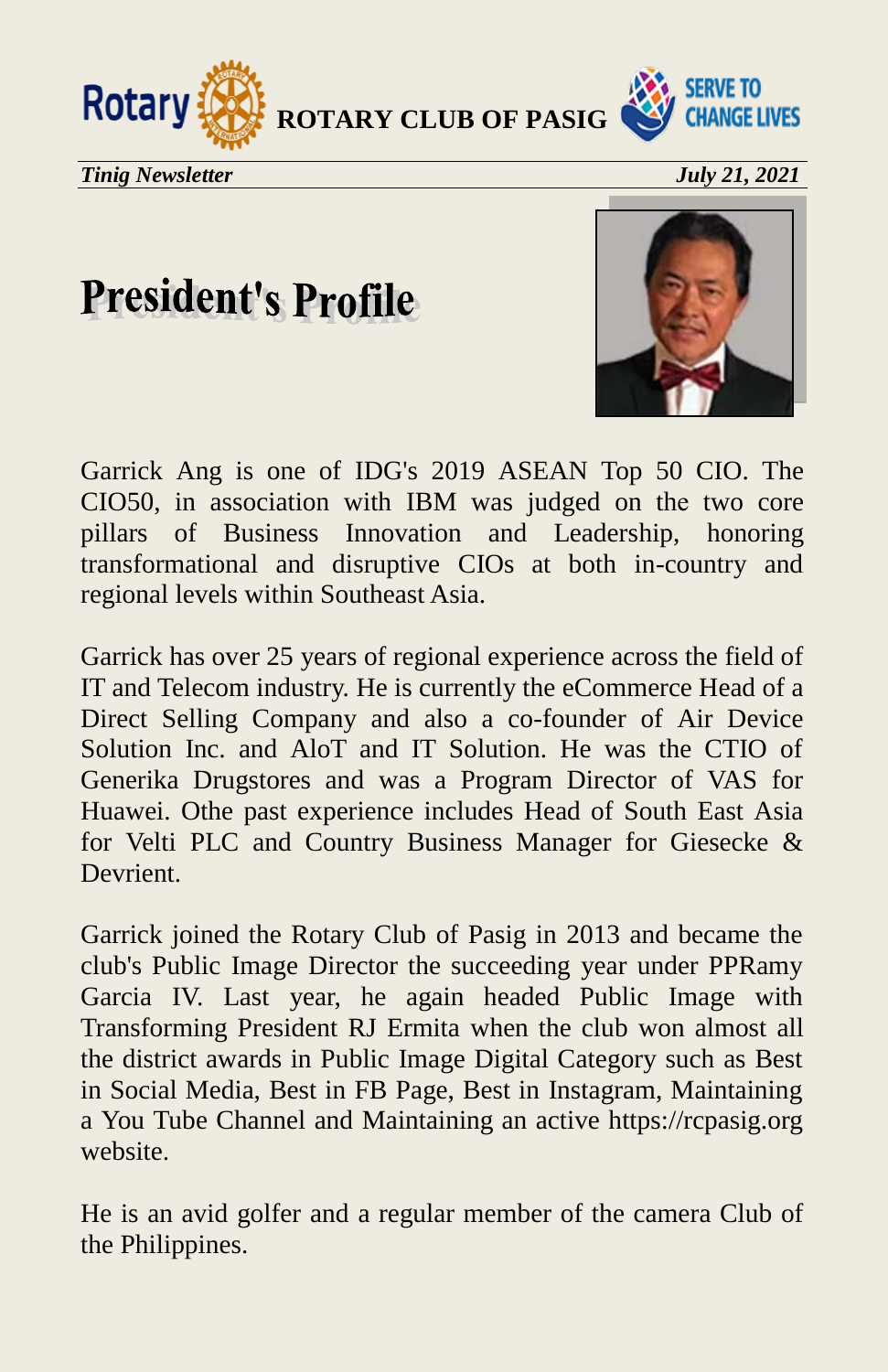



## **Officers and Directors RY 2021 - 2022**



 *Josefino "Bong" M. Paloma Vice President & PE* 

 One of the club's rising star, he's been heavily involved in navigating the club's zoom meeting

since it started. And also, in the club's assistance to the frontliners and to the typhoon victims. He's actively involved in parish pastoral activities too. His expertise in telecommunications technology took him to Africa and South America. As he quipped, "after Africa, heaven itong Philippines."



#### *Peter John "John" U. Javier Club Secretary*

 People often ask John, "Are you in town?" The past Rotary year he was most often than not in town, but he hopes that will change. An amateur

cook, coffee addict and musical theater fan, John enjoys reading, watching movies (still a Woody Allen fan but these days into Kore-eda and horror movies) and playing mahjong. All these he enjoys with his gin and tonic.



 *PP Marcelo "Jun" C. Zafra, Jr. Club Treasurer* 

 Jun sadly lost his wife last July 2017. He joined not too long ago the 20% Club more known as

senior citizens. His friends tell him that the upside to all these is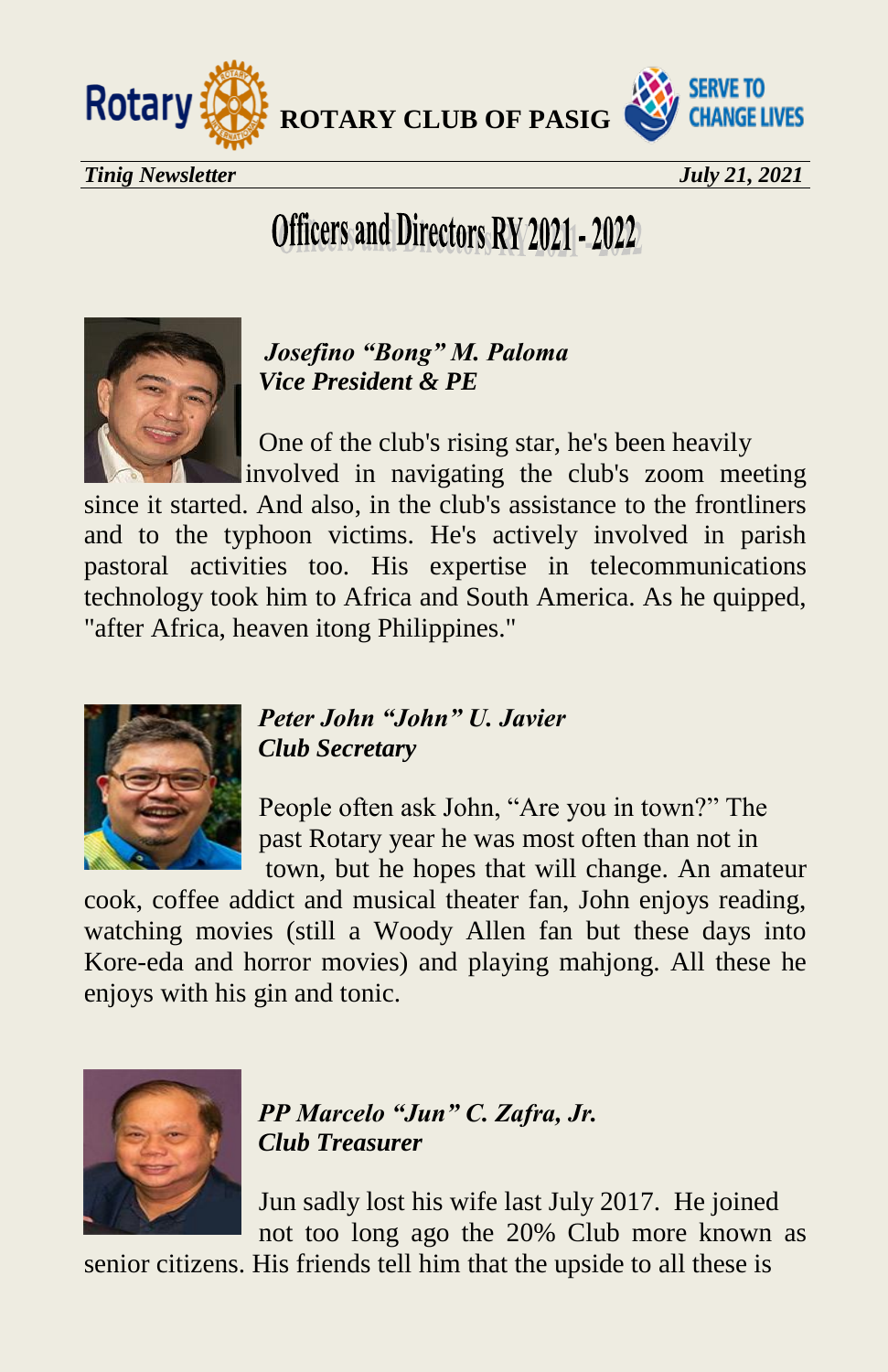



*Tinig Newsletter July 21, 2021* 

### **Officers and Directors RY 2021 - 2022**

#### *Continuation 1.*

that he is now an HVT – High Value Target of widows, those catching the last trip and those seeking scholarships. However, Jun insists that despite being an HVT, he is fully committed to his family, businesses, civic works and the church.



 *PP Rogelio "Ogie" S.P. Lim Director, Club Administration* 

 Ogie joined the club in 2011 during the term of PRID Raffy Garcia the then District Governor. He belonged to new members called "Sugarboys" so named because of their not so ordinary hair-do, among other things. He served in various positions in the club ending up as club president in Rotary year 2016-2017. He thought it all happily ended then but he is now again as he calls it, the Janitor-in-Charge of Club Administration. But he can't say No to Pres RJ and his awesome team.



 *Rtn. Adolfo "Adolf" de Jesus Aran Director, Membership* 

 Adolf has the herculean task of further increasing membership beyond the 101 achieved last Rotary

year. He'd handled our lunch & dinner food support to the RMC frontliners for 150 days of meals. He's now the club's food guru! See him daily on Facebook for your food quests with his postings in Foodservice Philippines. Or call him for your culinary concerns. He's the latest addition to the club's UP Alpha Sigma group and another rising star..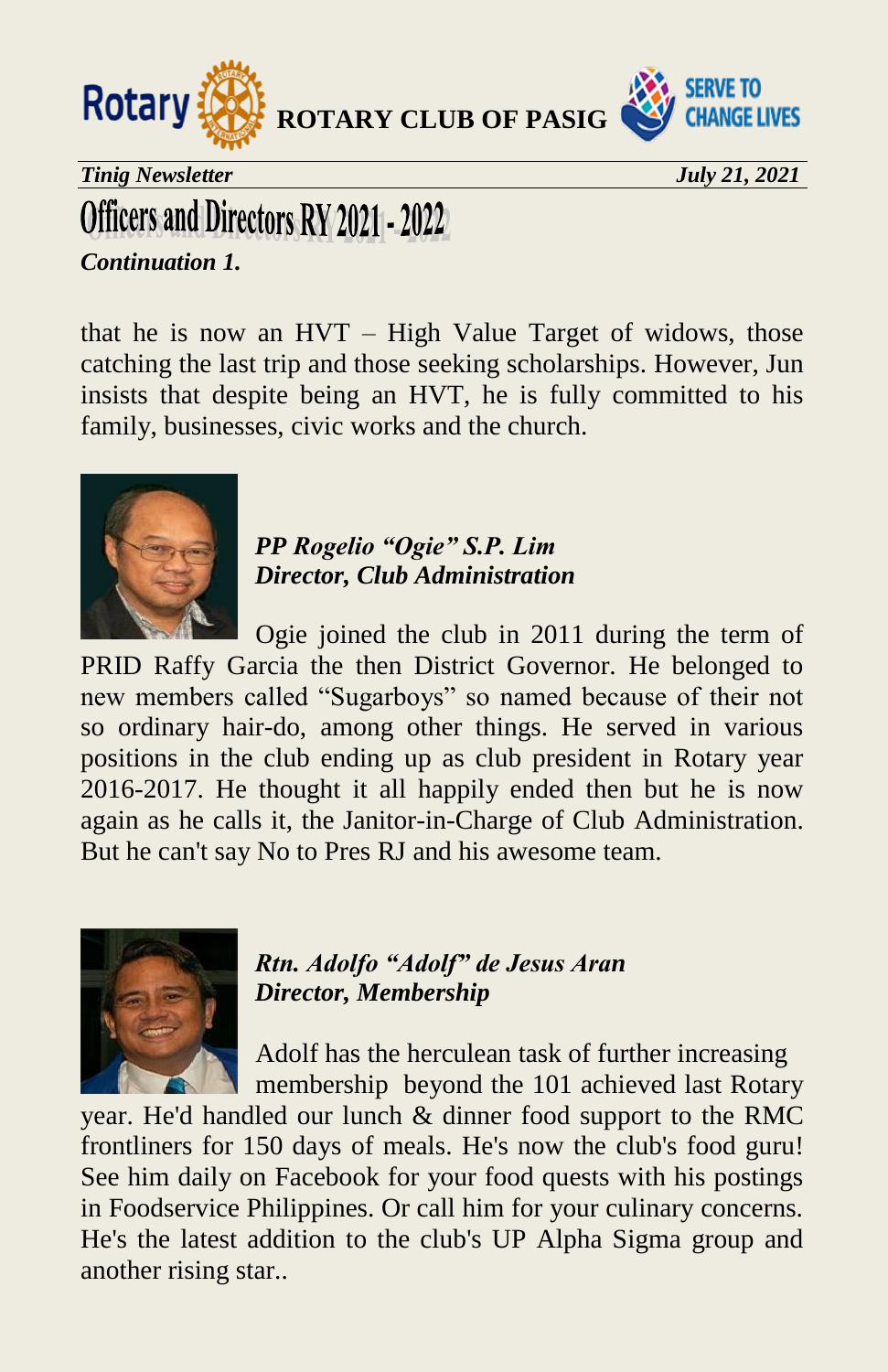

**SERVE TO CHANGE LIVES** 

*Tinig Newsletter July 21, 2021* 

### Officers and Directors RY 2021 - 2022

*Continuation 2.* 



#### *PP Renato "Rene" Bocaya Director, Public Relations*

 He'll now handle CLP Garrick's turf and he should be a good fit. He was a past president of RC Valle

Verde who spent time in the US and on his return joined us. He just ended his stint as Assistant Governor last Rotary Year. His liaison with RC Legaspi North to assist typhoon victims led to a sister club arrangement. Expect him to get our club again in the district's public image radar.



#### *Rtn. Francisco "Sonny" D.C. Rivera Director, Service Community*

 Sonny has dedicated his adult life almost entirely in public service having involved himself as a

member, leader and consultant in various social movements and advocacies in the national and local scenes. Became once a City Councilor of Pasig. He is a practicing realtor affiliated with PAREB. He is blessed with a loving wife, three children and seven granchildren.



 *Rtn. James Philip Roland V. Porter Director, The Rotary Foundation*

 James has been a Rotarian for almost 16 years. He joined the Rotary Club of Makati West and served

in various positions but in the past years he had intermittenly attended meetings and functions due to the horrendous traffic and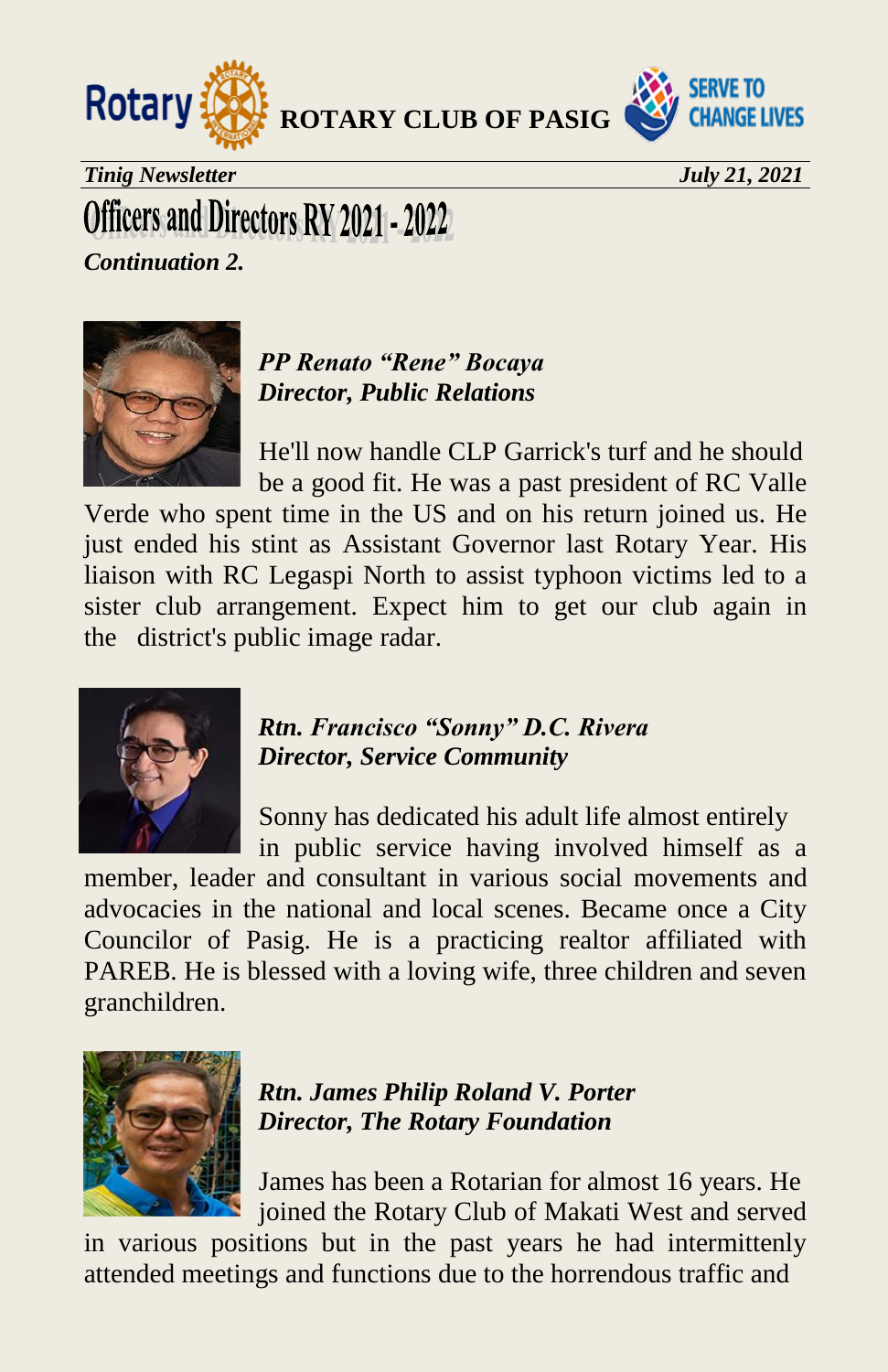



*Tinig Newsletter July 21, 2021* 

### Officers and Directors RY 2021 - 2022

*Continuation 3.* 

limited parking in Makati. Late last year, he moved to the club and immediately felt welcomed by its boisterous and irreverent members but all whole-hearted for service to the needy of Pasig. Worked almost for 30 years with Nestle marketing and retired as SVP. Happily married 36 years to a dentist with specialty in endodontics. Blessed with 5 children who are all professionals  $-3$ girls and twin boys and a twin 3 years old grandaughters. Also expecting a grandchild in December and another in January.



 *PP Roy Eduardo "Ed" T. Lucero Director, Youth Service* 

 Ed has been a Rotarian for more than 28 years and is a Fellow of the Institute of Corporate Directors

(ICD). He is an active Licensed Real Estate Broker. Happily married for 40 years to Ching, he has 5 daugthers and 4 grandchildren. He is a former triathlete.



 *IPP Renato Carlos "RJ" H. Ermita, Jr. Ex-Officio* 

 Our club's 52nd president on its 50th year, IPP RJ will still be closely involved in the culmination of

the club's whole year anniversary celebration. He's now back to his more normal routine as NU CEO & President after his multiawarded year of service projects in a pandemic setting. He schooled at De La Salle & UP and his PhD entitles him to being addressed Dr. RJ.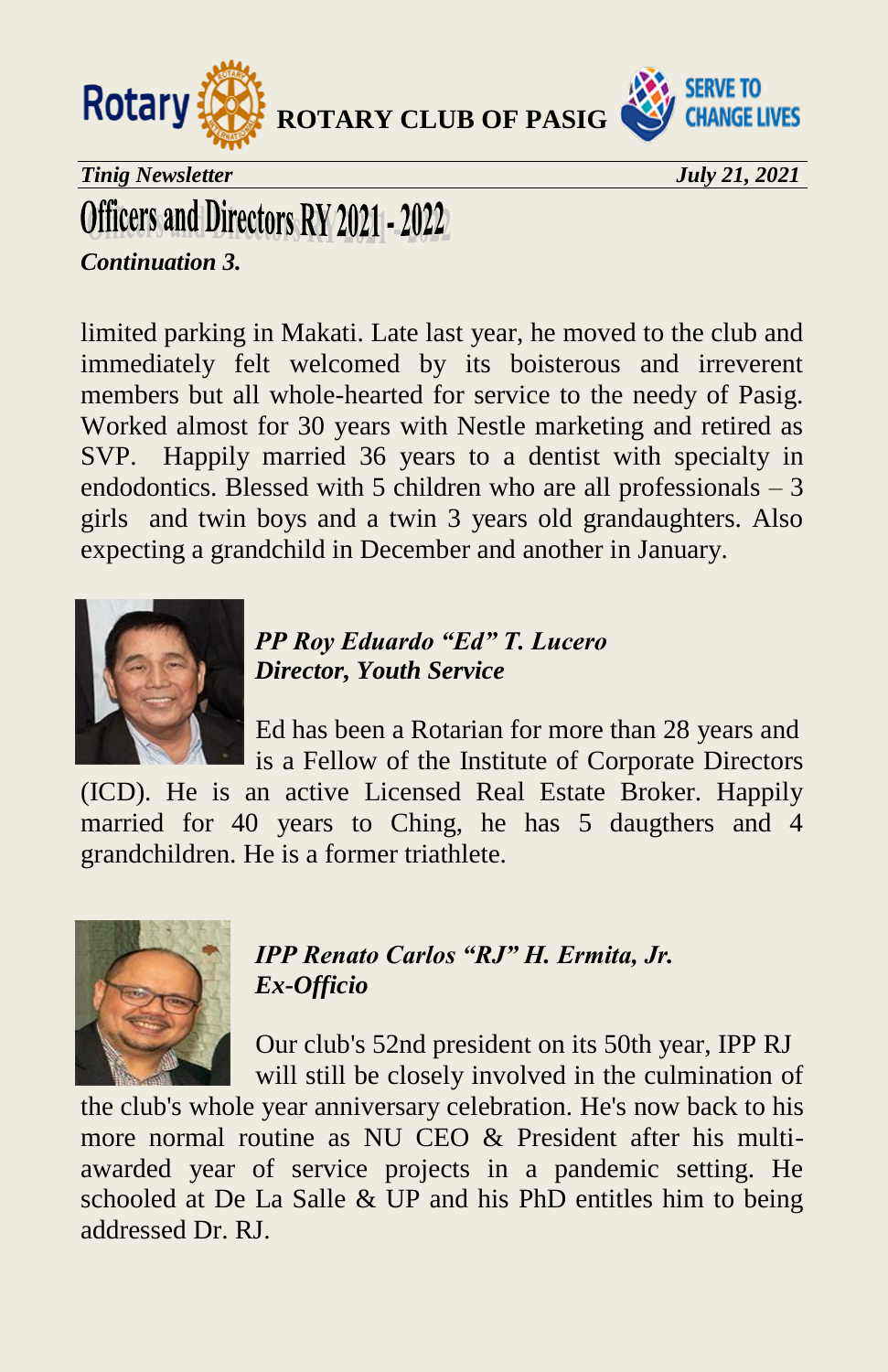

### **Club Service Citation Award**

- 1. PP Peter John "John" U. Javier
- 2. VP Roberto "Bart" C. Ronquillo
- 3. PP Aurelio "Rel" L. Gomez
- 4. Dir. James Philip Roland "James" V. Porter
- 5. PP Roy Eduardo "Ed" T. Lucero
- 6. Dir. Francisco "Sonny" D.C. Rivera
- 7. PP Marcelo "Jun" C. Zafra, Jr
- 8. PP Nick "Nick" C. Guzman
- 9. PP Rogelio "Ogie" S.P. Lim
- 10.PE Garrick "Garrick" L. Ang
- 11.PN Josefino "Bong" M. Paloma
- 12.PP Renato "Rene" Bocaya
- 13.Rtn. Panfilo "Ping" Tan
- 14.Rtn. Adolfo "Adolf" Aran
- 15.PP Rafael "Ramy" A. Garcia IV
- 16.PP Benjamin "Benny" P. de Guzman
- 17.Rtn. Fr. Michael Israel "Kell" Ortega
- 18.Rtn. Jecko Santos
- 19.PP Victor "Vic" Y. Lim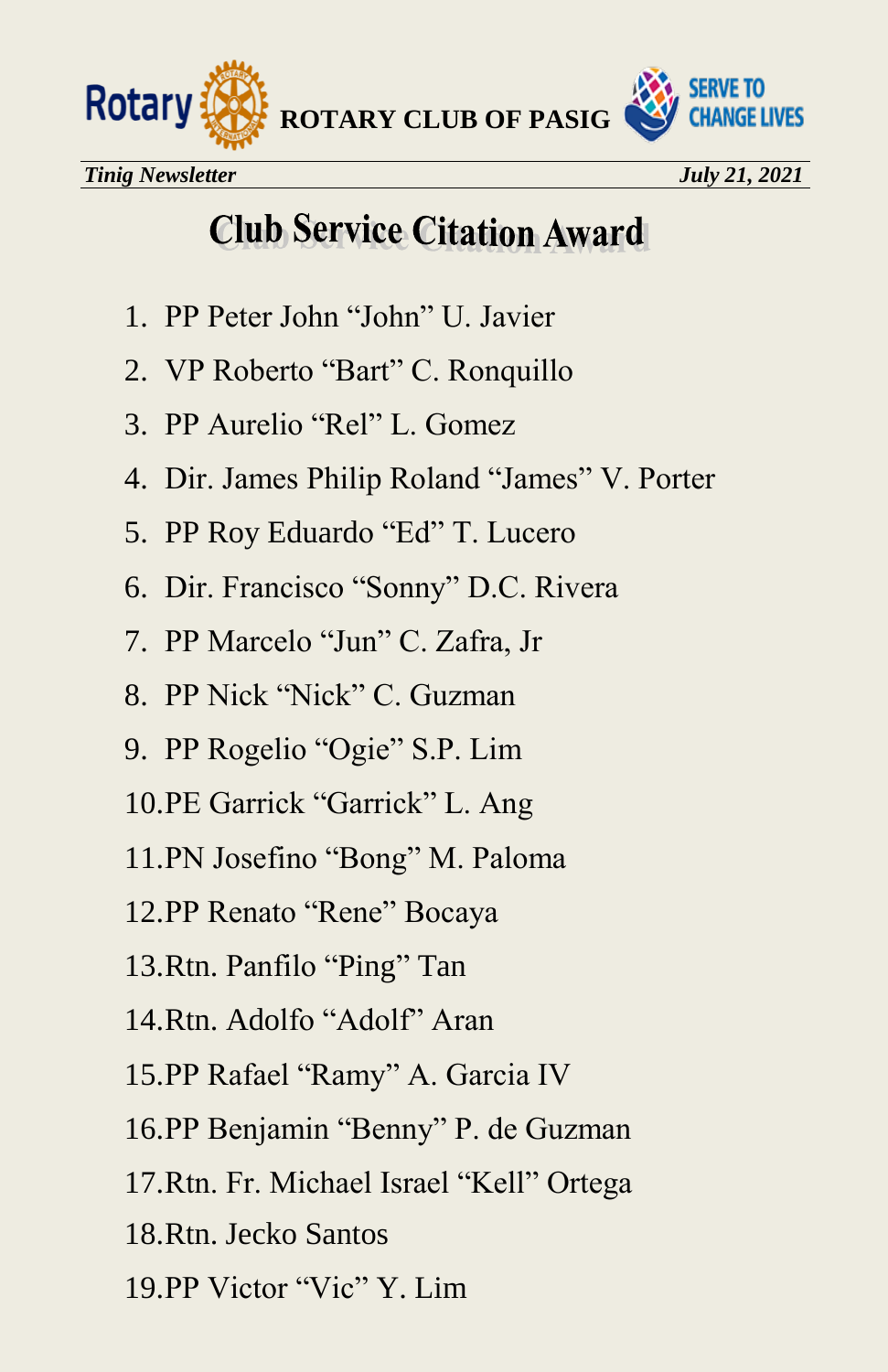

## 100% Attendance Award RY 2020 - 2021

- 1. PP Benny de Guzman 41 Yrs. Perfect Attendance
- 
- 
- 
- 
- 
- 
- 
- 
- 
- 
- 
- 
- 
- 2. PP Vic Aquino 35 Yrs. Perfect Attendance
- 3. PP Celso Ylagan 22 Yrs. Perfect Attendance
- 4. PP Jun Zafra 18 Yrs. Perfect Attendance
- 5. PRID Raffy Garcia III 14 Yrs. Perfect Attendance
- 6. PP Conrad Cuesta 14 Yrs. Perfect Attendance
- 7. PP Jess Acantilado 7 Yrs. Perfect Attendance
- 8. PP John Javier 6 Yrs. Perfect Attendance
- 9. PP Peter Javier Perfect Attendance
- 10. PP Ogie Lim Perfect Attendance
- 11. PP Ed Lucero 1st Yr. Perfect Attendance
- 12. PE. Garrick Ang 1st Yr. Perfect Attendance
- 13. PN. Bong Paloma 1st Yr. Perfect Attendance
- 14. Pres. RJ Ermita 1st Yr. Perfect Attendance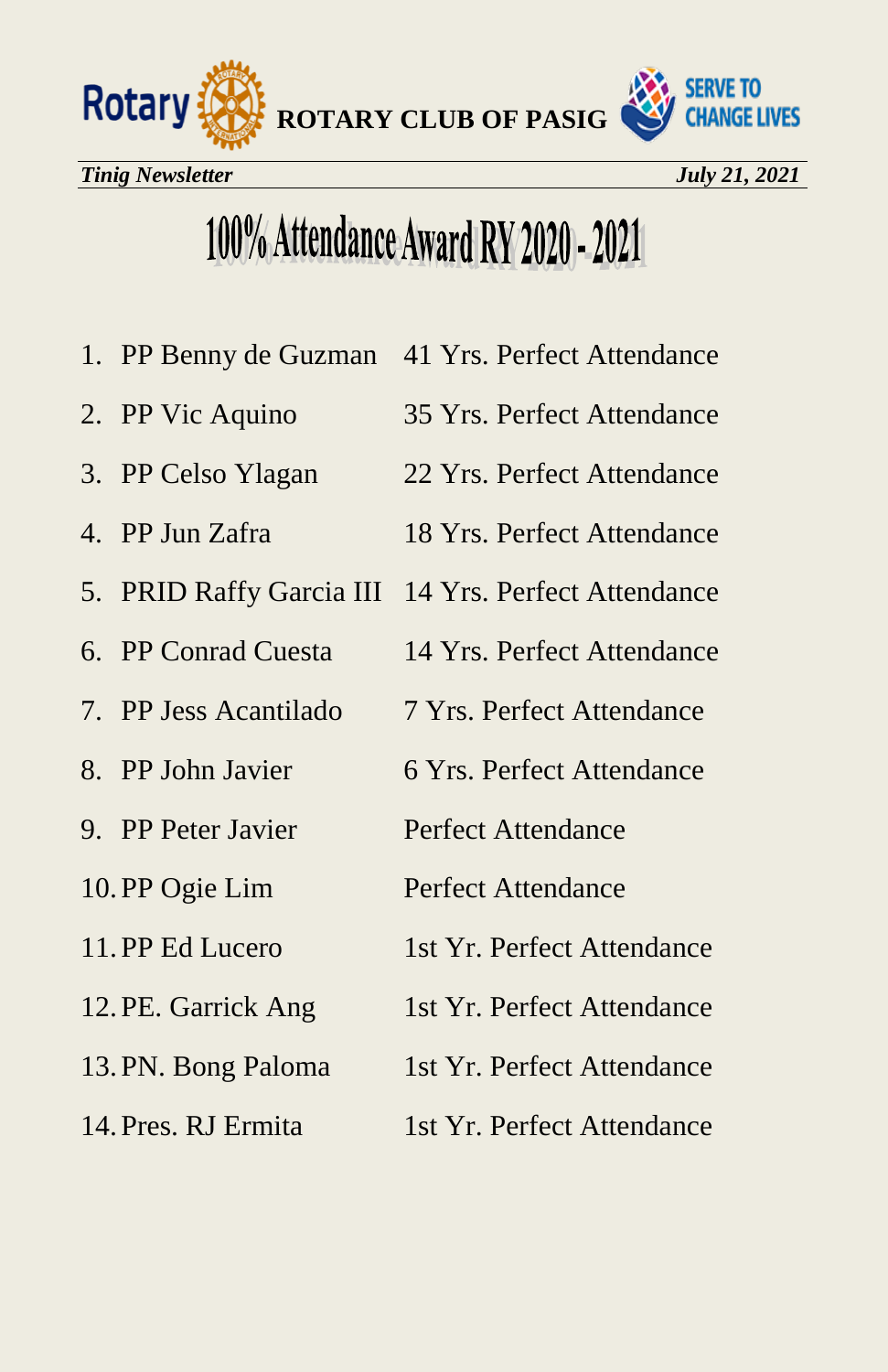

# **Significant Attendance of New Members**

- 1. Rtn. Oyie Averilla
- 2. Rtn. Ato Basco
- 3. Rtn. Bernard Bobadilla
- 4. Rtn. Carlo Doce
- 5. Rtn. Roehl Fontanilla
- 6. Rtn. Ferdie Legaspi
- 7. Rtn. Tet Mallare
- 8. Rtn. Rod Moreno
- 9. Rtn. Nilo Ocampo
- 10.Rtn. Jake Oh
- 11.Rtn. Roy Quejada
- 12.PP Henry Uy